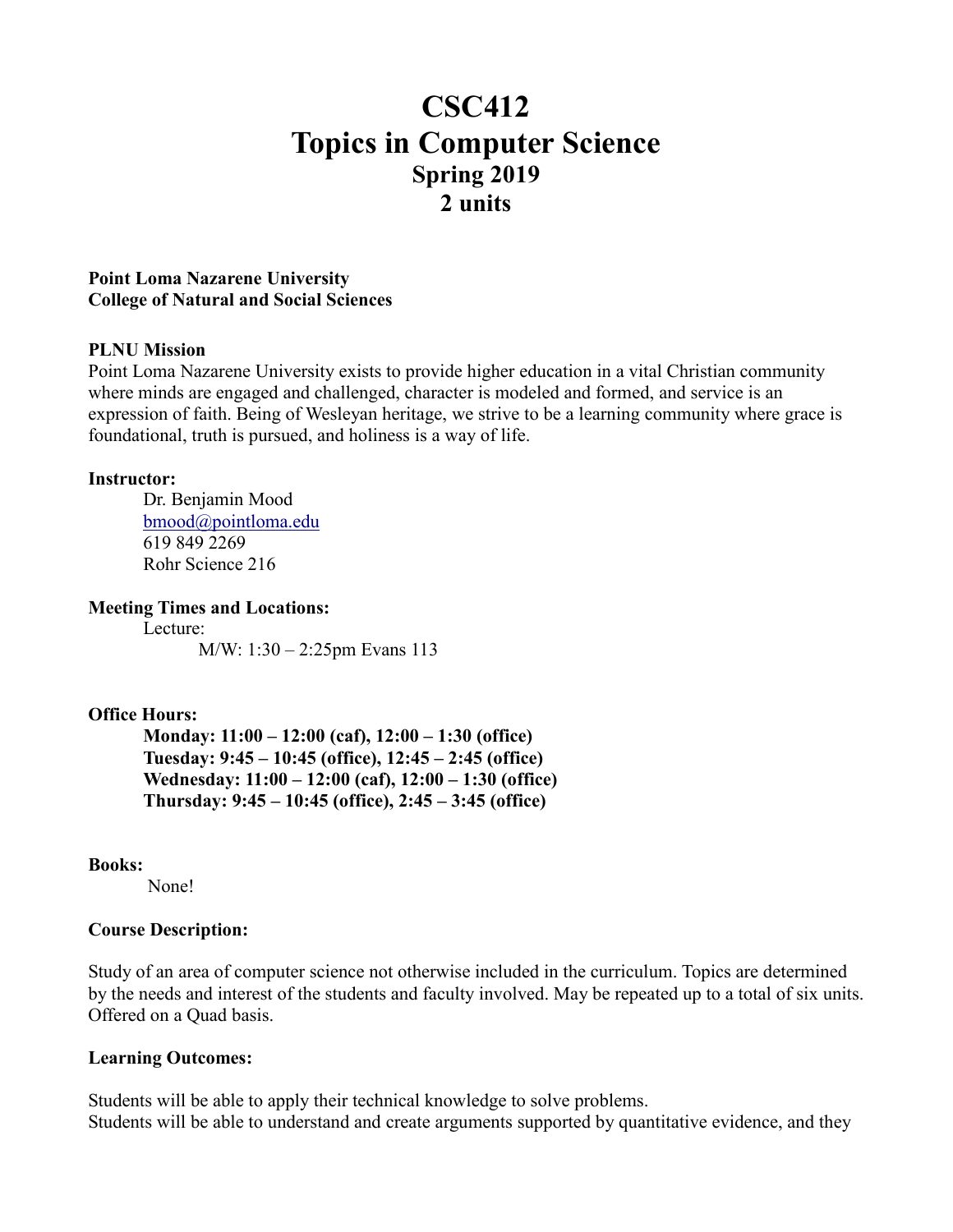can clearly communicate those arguments in a variety of formats.

## **Department Mission:**

The Mathematical, Information, and Computer Sciences department at Point Loma Nazarene University is committed to maintaining a curriculum that provides its students with the tools to be productive, the passion to continue learning, and Christian perspectives to provide a basis for making sound value judgments.

## **Additional Course Information:**

**Class Structure:** Mondays are lecture and Wednesdays are labs.

**Assignments:** Students will be graded on how well the AI performs. At the conclusion of an assignment, Dr. Mood will often be demo-ing each person's code in class – sometimes playing directly against each other. Late assignments might be accepted in some cases.

**Missed Classes:** Homework missed due to PLNU activities (i.e., sports teams, choirs, etc), can be turned in the day after the student is back. Missed exams due to emergencies can be made up once the dean of students informs Dr. Mood that PLNU has approved the reason. Non-emergency missed exams will result in a zero. It is the student's responsibility to inform the professor of when they will be gone. Missed class activities, which are due to a non-dean of students approved-emergency situation, will result in a zero. Late work is not accepted except in the aforementioned situations.

**Cheating:** If you use online resources, you must site the direct URLs in the labs you turn in. You should not copy another student's work. You should not copy code from online (exception: looking up how to call functions or use built-in classes.). Unless otherwise noted, talking and working with fellow students to understand concepts is OK. Do not copy a full program / completed AI from online.

Rule of thumb: everything you turn in you should be able to completely explain. Meaning, if I call you into my office to explain your work, you should be able too.

**Cell Phones & Laptops:** Please don't use them in class unless we are doing a demonstration or asked to use them. An occasional peek is OK, but ignoring what is going on in class is not.

## **Grading:**

| Assignments   | 70% |
|---------------|-----|
| Exams         | 30% |
|               |     |
| Grading scale |     |

 $93 - 100\%$  A  $90 - 92\%$  A- $87 - 89\%$  B+  $83 - 86\%$  B  $80 - 82\%$  B- $77 - 79\%$  C+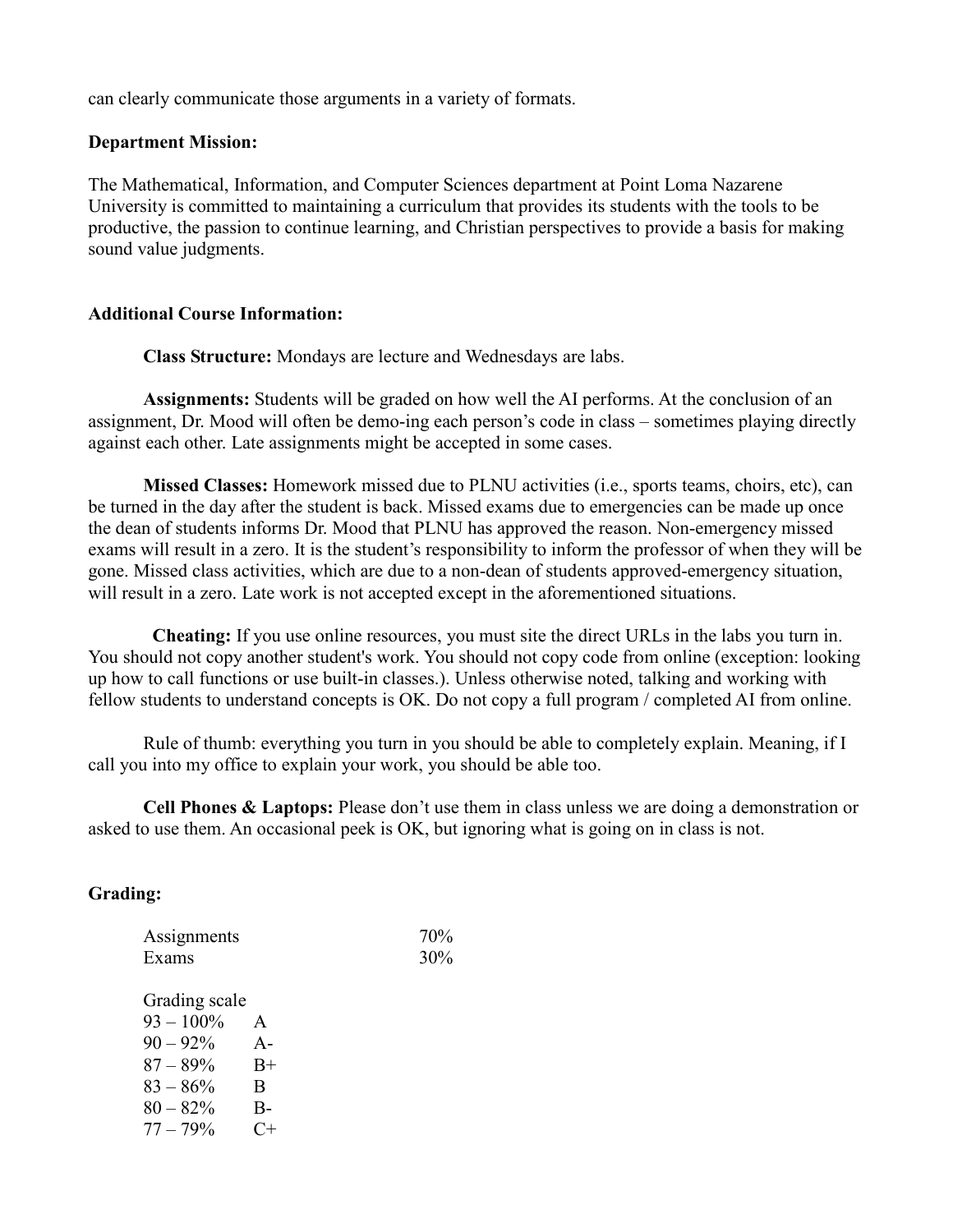| $73 - 76%$  | C.   |
|-------------|------|
| $70 - 72%$  | $C-$ |
| $67 - 69\%$ | $D+$ |
| $63 - 67\%$ | D.   |
| $60 - 62%$  | D-   |
| $0 - 59\%$  | F.   |

# **PLNU Policies**

#### **Attendance:**

Attendance is expected at each class session. In the event of an absence you are responsible for the material covered in class and the assignments given that day.

Regular and punctual attendance at all classes is considered essential to optimum academic achievement. If the student is absent from more than 10 percent of class meetings, the faculty member can file a written report which may result in de-enrollment. If the absences exceed 20 percent, the student may be de-enrolled without notice until the university drop date or, after that date, receive the appropriate grade for their work and participation. See the Undergraduate Academic Catalog [Class](https://catalog.pointloma.edu/content.php?catoid=35&navoid=2136#Class_Attendance)  [Attendance.](https://catalog.pointloma.edu/content.php?catoid=35&navoid=2136#Class_Attendance)

#### **Class Enrollment:**

It is the student's responsibility to maintain his/her class schedule. Should the need arise to drop this course (personal emergencies, poor performance, etc.), the student has the responsibility to follow through (provided the drop date meets the stated calendar deadline established by the university), not the instructor. Simply ceasing to attend this course or failing to follow through to arrange for a change of registration (drop/add) may easily result in a grade of F on the official transcript.

#### **Academic Accommodations:**

While all students are expected to meet the minimum standards for completion of this course as established by the instructor, students with disabilities may require academic adjustments, modifications or auxiliary aids/services. At Point Loma Nazarene University (PLNU), these students are requested to register with the Disability Resource Center (DRC), located in the Bond Academic Center. [\(DRC@pointloma.edu](mailto:DRC@pointloma.edu) or 619-849-2486). The DRC's policies and procedures for assisting such students in the development of an appropriate academic adjustment plan (AP) allows PLNU to comply with Section 504 of the Rehabilitation Act and the Americans with Disabilities Act. Section 504 (a) prohibits discrimination against students with special needs and guarantees all qualified students equal access to and benefits of PLNU programs and activities. After the student files the required documentation, the DRC, in conjunction with the student, will develop an AP to meet that student's specific learning needs. The DRC will thereafter email the student's AP to all faculty who teach courses in which the student is enrolled each semester. The AP must be implemented in all such courses.

If students do not wish to avail themselves of some or all of the elements of their AP in a particular course, it is the responsibility of those students to notify their professor in that course. PLNU highly recommends that DRC students speak with their professors during the first two weeks of each semester about the applicability of their AP in that particular course and/or if they do not desire to take advantage of some or all of the elements of their AP in that course.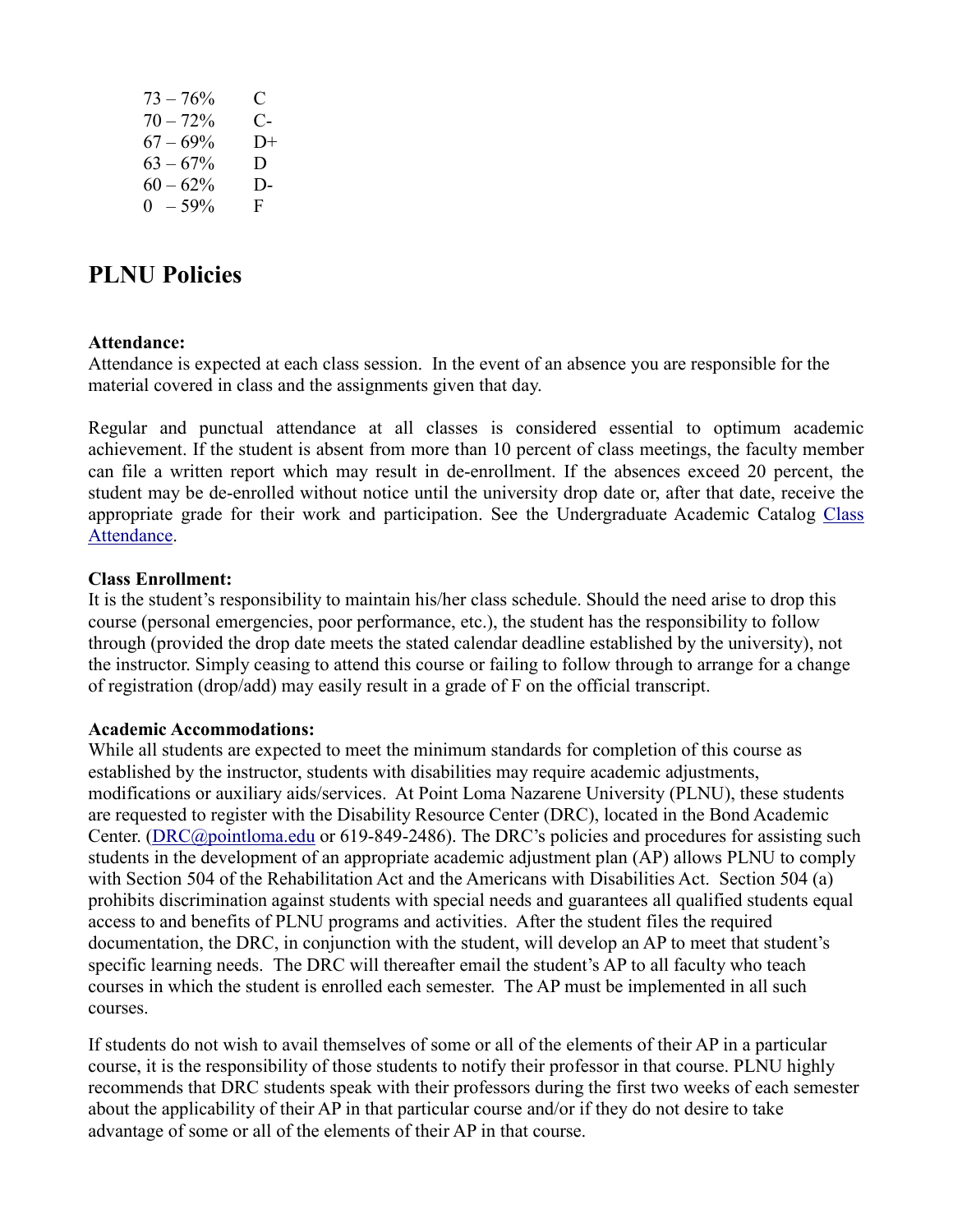## **Academic Honesty:**

Students should demonstrate academic honesty by doing original work and by giving appropriate credit to the ideas of others. Academic dishonesty is the act of presenting information, ideas, and/or concepts as one's own when in reality they are the results of another person's creativity and effort. A faculty member who believes a situation involving academic dishonesty has been detected may assign a failing grade for that assignment or examination, or, depending on the seriousness of the offense, for the course. Faculty should follow and students may appeal using the procedure in the university Catalog. See [Academic Honesty](https://catalog.pointloma.edu/content.php?catoid=35&navoid=2136#Academic_Honesty) for definitions of kinds of academic dishonesty and for further policy information.

## **Final Exam:**

The final exam date and time is set by the university at the beginning of the semester and may not be changed by the instructor. This schedule can be found on the university website and in th course calendar. No requests for early examinations will be approved. Only in the case that a student is required to take three exams during the same day of finals week, is an instructor authorized to consider changing the exam date and time for that particular student.

# **Copyright Protected Materials:**

Point Loma Nazarene University, as a non-profit educational institution, is entitled by law to use materials protected by the US Copyright Act for classroom education. Any use of those materials outside the class may violate the law.

## **Credit Hour:**

In the interest of providing sufficient time to accomplish the stated course learning outcomes, this class meets the PLNU credit hour policy for a 2-unit class delivered over 15 weeks. Specific details about how the class meets the credit hour requirements can be provided upon request.

| . .<br>Monday                        | Tuesday                 | Wednesday | Thu | Friday |
|--------------------------------------|-------------------------|-----------|-----|--------|
| Jan: 7                               | 8: Assignment 1<br>(tu) | 9:        | 10: | 11     |
| 14 Assignment 2<br>(ii)              | 15                      | 16        | 17  | 18     |
| 21 (no classes)                      | 22                      | 23        | 24  | 25     |
| 28 Assignment 3<br>(d <sub>i</sub> ) | 29                      | 30        | 31  | Feb 1  |
| $\overline{4}$                       | 5                       | 6         | 7   | 8      |
| 11 Assignment 4                      | 12                      | 13        | 14  | 15     |

## **Approximate Schedule**